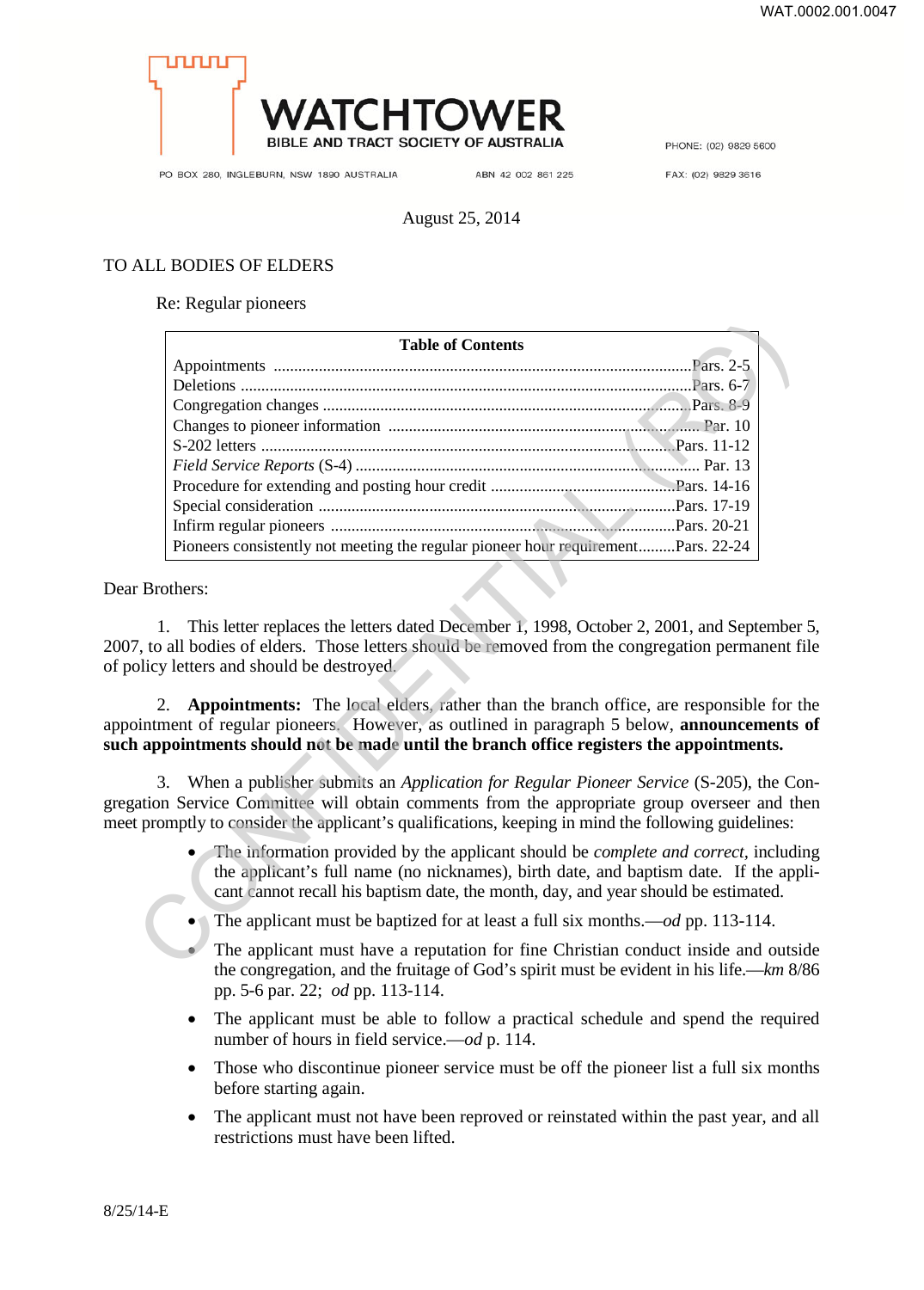- The applicant should indicate the date he wishes to begin pioneering. No retroactive appointments should be made unless there are *significant extenuating circumstances,* such as an application that was lost by the elders.
- If the applicant has marked "yes" to the question, "Have you ever engaged in sexual child molestation?" and this is the first time the elders have learned of the abuse, two elders should *immediately* call the Legal Department for legal advice. Also, please review the January 1, 1997, issue of *The Watchtower,* pages 26-29, and the February 1, 1997, issue of *The Watchtower,* page 29, along with the most recent direction provided for elders on the subject of child abuse. Thereafter, if the body of elders wishes to appoint the individual as a regular pioneer, they should assign two elders to call the Service Department *before* announcing the appointment.

4. Once the service committee has decided whether or not to appoint the applicant, the entire body of elders should be updated on how matters were handled. This should be done before any announcement of appointment is made to the congregation. If the service committee agrees that the applicant is not qualified to serve as a regular pioneer, they should explain their reasons to the applicant. (*km* 8/86 p. 6 pars. 24-26) If the service committee agrees to appoint the applicant as a regular pioneer, they should sign the application and enter it on jw.org as described in paragraph 5. The original application should be kept in the congregation file. Applications should *not* be sent to the branch office unless specific instructions are given to do so.

5. The secretary (or other brother who has been granted the "Enter Member Information" role and who has been assigned to assist him in using jw.org) should enter information from the approved application into the appropriate section of jw.org. (After logging in, click on "Help" [at the top right of the screen] to get detailed instructions for using the site and entering pioneer information.) After the information has been submitted, the new pioneer's name will be listed under the section "Appointed Pioneers Not Yet Registered." The secretary should check the site every few days until the pioneer's name is listed under the section "Regular Pioneers." Thereafter, the elders should print out the new regular pioneer welcome letter (S-236), found under the "Documents" tab in the "Forms" section, and provide a copy to the new pioneer informing him of the appointment. It is not necessary to transfer the pioneer's identification number to the *Congregation's Publisher Record* (S-21) card. An announcement should be made to the congregation at the next Service Meeting that the publisher has been appointed as a regular pioneer. Please *do not* announce to the congregation the appointment of the regular pioneer until his name is listed under the section "Regular Pioneers," thus indicating that the appointment has been registered by the branch office. rection provided for elects on the subject of child abuse. Thereafter, if the body<br>elders wishes to appoint the individual as a regular pioneer, they should assign t<br>elders to call the Service Department *before* announci

6. **Deletions:** Before deleting an individual as a regular pioneer because of a pioneer's inability to meet the hour requirement, the Congregation Service Committee should obtain comments from the appropriate group overseer. They should also consider whether the pioneer may qualify for special consideration. (See paragraphs 17-21.) The entire body of elders should be updated on how matters were handled before any announcement is made to the congregation. If consideration must be given to deleting a regular pioneer because he may no longer qualify as an exemplary Christian, the final decision in the matter should be agreed upon by the entire body of elders. If it is decided that the pioneer should be deleted, choose the appropriate reason on jw.org. Choose the option "Personal reasons" for discontinuation because of health, family responsibilities, secular work, and so forth. Choose the option "No longer qualifies" for discontinuation because of a poor example, reproof by a judicial committee, disfellowshipping, and so forth.

7. If the pioneer was reproved by a judicial committee, he is automatically disqualified and his deletion should be reported immediately on jw.org. If the deletion is because the pioneer has failed to set a good example and he has not responded to counsel, he should be informed of the de-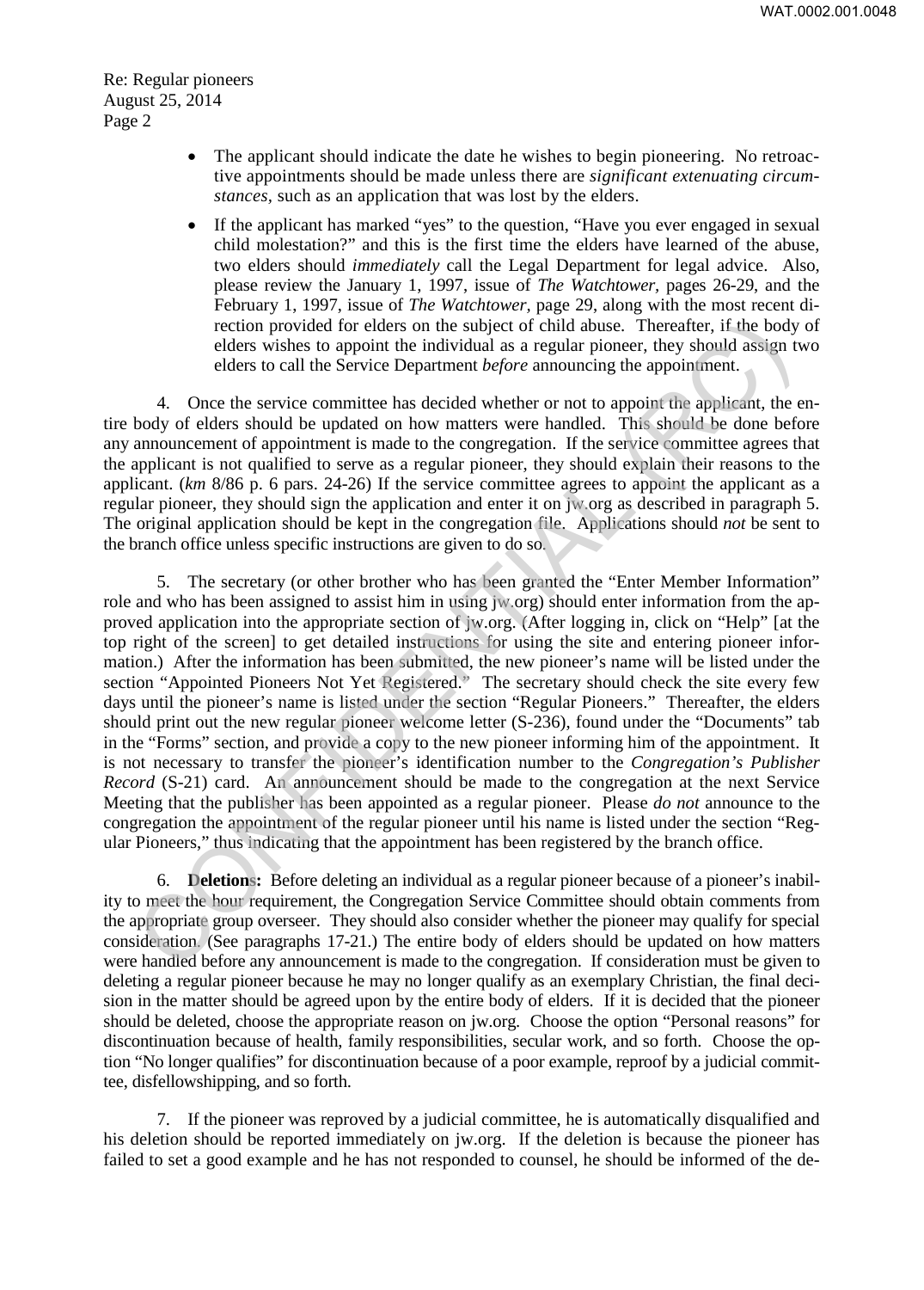cision. Announcements of deletion should read as follows: "This is to inform the congregation that Brother [individual's name] is no longer serving as a regular pioneer."

8. **Congregation changes:** If a pioneer transfers to another congregation, the secretary of his former congregation should indicate his deletion on jw.org and should show the reason as transferring to another congregation. Type the name of the new congregation or area in the space provided. Include the country if the pioneer is transferring to a congregation outside the branch territory.

9. The secretary of the new congregation should add the pioneer by entering the appropriate information on jw.org as follows:

- **If transferring from a congregation in the same branch territory:** Click on the appropriate link and enter the pioneer's name and former congregation. Then click "Search."
- **If transferring from a congregation in another branch territory:** If the pioneer would like to continue serving as a pioneer, enter his information as if he were a newly appointed pioneer. Be sure to complete the section for full-time service history.

10. **Changes to pioneer information:** Changes to a pioneer's name, birth date, baptism date, marital status, or spouse's name may be made on jw.org. If any other information about the pioneer needs to change, please contact the Service Department.

11. **S-202 letters:** If you are able to use jw.org, please destroy any S-202 letters in the congregation file *after* you verify that the pioneer information shown on the site is correct.

12. Those congregations not yet able to use jw.org may continue to send approved *Applications for Regular Pioneer Service* (S-205) to the branch office so that the appointments may be registered. In this circumstance, please *do not* announce to the congregation the appointment of the regular pioneer until you receive an S-202 letter indicating that the appointment has been registered. Congregations not yet able to use jw.org may also continue to use the S-202 letter to inform the branch office of a change in a pioneer's personal information or to inform another congregation that a pioneer is transferring to their congregation. CONFIDENTIAL (RC)

13. *Field Service Reports* **(S-4):** *Field Service Reports* for regular pioneers should be handled in the same way that publisher reports are handled. Late reports should be added to the total activity for regular pioneers on the following month's report to the branch office.

14. **Procedure for extending and posting hour credit:** The branch office, its representatives overseeing construction or renovation projects, and Convention Committees may assign regular pioneers to assist with a particular project, for which they may be extended hour credit to help them meet their monthly requirement. Hour credit could also be extended to a regular pioneer when working on his own Kingdom Hall if this is done at the request of the branch office or its representatives overseeing the project. Assembly Hall Committees may, in limited cases, grant hour credit to pioneers for work performed at Assembly Halls.

15. When a pioneer's assistance is authorized, he will keep a record of the hours spent working on the project during the month. He will report this activity to the congregation at the same time he reports his field service activity.

16. Hour credit extended to pioneers should not be included with the field service report submitted to the branch office. Such hour credit should be noted in the "Remarks" column of the *Congregation's Publisher Record* (S-21) card and should not be included in the "Hours" column.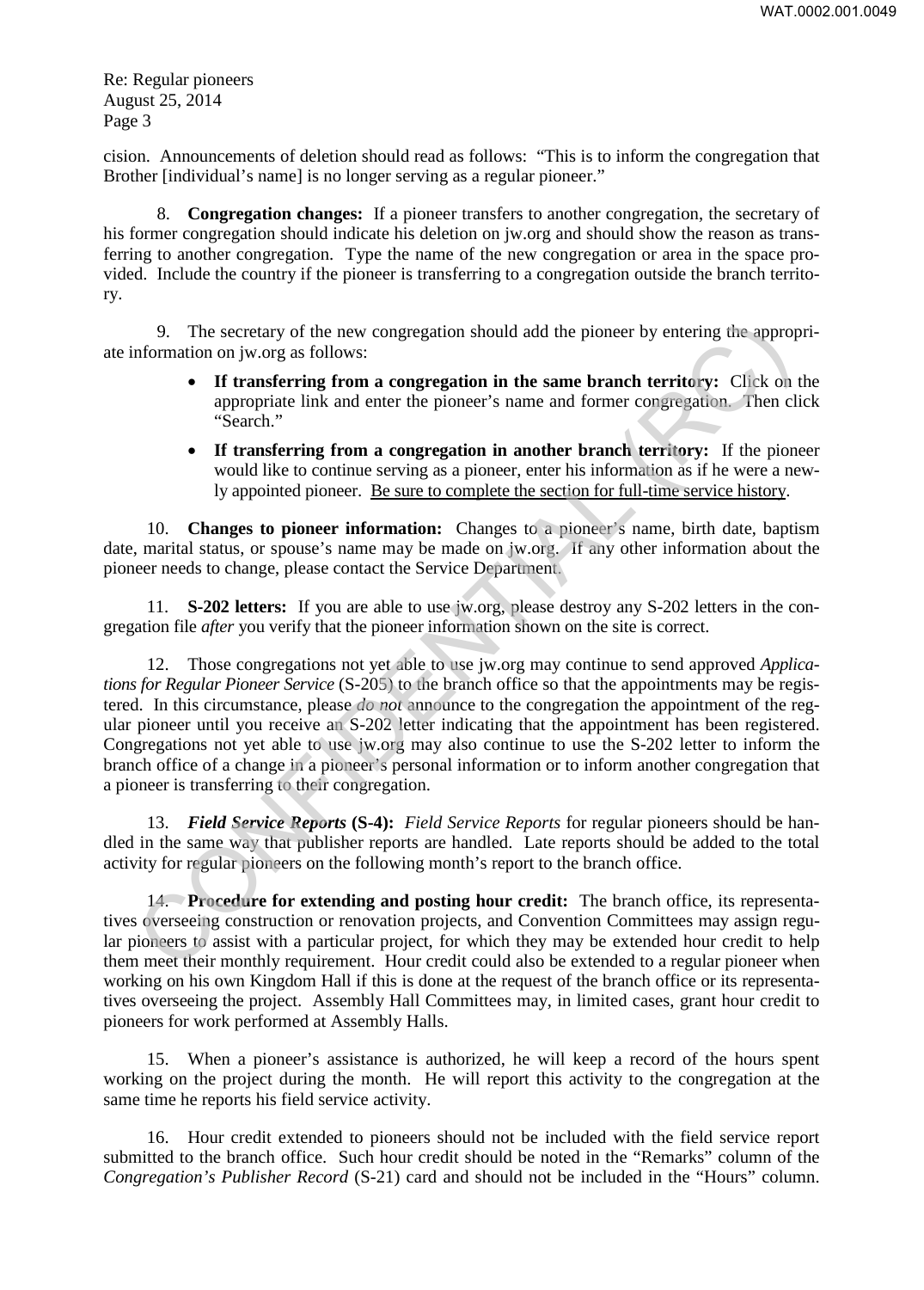The figure in the "Hours" column should reflect the actual hours spent by the pioneer in field service. (Some time should be spent in the ministry during each month.) How much credit can a pioneer receive for sharing in theocratic projects? Those properly authorized are given credit to the extent that the total number of hours actually spent in field service plus time spent on special projects does not exceed the monthly goal of 70 hours. No credit will be carried over to any other month.

17. **Special consideration:** If a regular pioneer reaches at least 800 hours for the year, consideration may be extended to him, rather than removing him as a pioneer. Of course, there may be legitimate reasons why a regular pioneer may not be able to reach even 800 hours for the year.

18. In some situations, pioneers spend more hours in a month on theocratic projects than they can receive hour credit for. Later in the service year, they may need to take a vacation, spend time in secular work, or care for some other pressing issue that precludes their reaching the 70-hour goal for one or more months. They may thus fall short of the 840 hours for the service year. In that circumstance, when the body of elders reviews the activity of the regular pioneers at the end of the service year, they should take into consideration all that such pioneers are doing on behalf of Kingdom interests and grant special consideration to them. A pioneer would not lose his privileges if he has worked extensively on theocratic projects. The elders, being aware of the pioneer's work to support Kingdom interests, will offer warm commendation. A notation can be made on the *Congregation's Publisher Record* (S-21) card to indicate that special consideration has been granted.

19. Special consideration should also be granted to pioneers who serve in construction oversight or on Hospital Liaison Committees, Disaster Relief Committees, Assembly Hall Committees, or Convention Committees if they fall short of the annual pioneer hour requirement. All such assignments are forms of sacred service. The spirituality, availability, and willing spirit of pioneers allow them to support Kingdom interests in a special way.

20. **Infirm regular pioneers:** In rare circumstances, a brother or sister may be approved to remain as a pioneer without having a minimum hour requirement. This provision is only for exemplary, longtime pioneers who have a heartfelt desire to serve always as regular pioneers and who feel they would be taking a backward step if they had to discontinue but who are unable to meet the hour requirement because of infirmity. The elders may consider designating such a pioneer as an infirm regular pioneer if he (1) is over 50 years old and (2) has pioneered for at least 15 cumulative years. **This decision should be made only after consulting with the circuit overseer regarding the situation.** This arrangement is not a provision to allow an individual to care for sick relatives, do added secular work, and so forth. Those who first enter the pioneer service when they are 60 or 70 years old do not come under this arrangement simply because of their age. If an older pioneer who develops health problems is willing to transfer to the publisher ranks, there is no need to give consideration to allowing this brother to serve as an infirm regular pioneer. and may be extended to man, and e may reconverted to the results. To consider the my and the products in the series that the series that the series that the series that the series that the series of contents in a month on

21. When the body of elders decides that a pioneer may serve as an infirm regular pioneer, a notation should be made on the *Congregation's Publisher Record* (S-21) card indicating this status for the pioneer. It is not necessary to notify the branch office of this decision. Two members of the Congregation Service Committee should meet with the pioneer to inform him of this loving provision made in his behalf. Encourage the pioneer to continue exerting himself in his ministry to the extent that his circumstances allow. (Luke 13:24; Col. 3:23, 24) Assure the infirm pioneer that he has the full support of the elders in the congregation and that Jehovah is aware of the sacrifices that the pioneer has made during the pioneer's many years of service.—Heb. 6:10, 11.

22. **Pioneers consistently not meeting the regular pioneer hour requirement:** Pioneers are expected to meet the hour requirement on a consistent basis. Do not allow an extended period of time to pass before giving attention to a pioneer who is not meeting the hour requirement for reasons